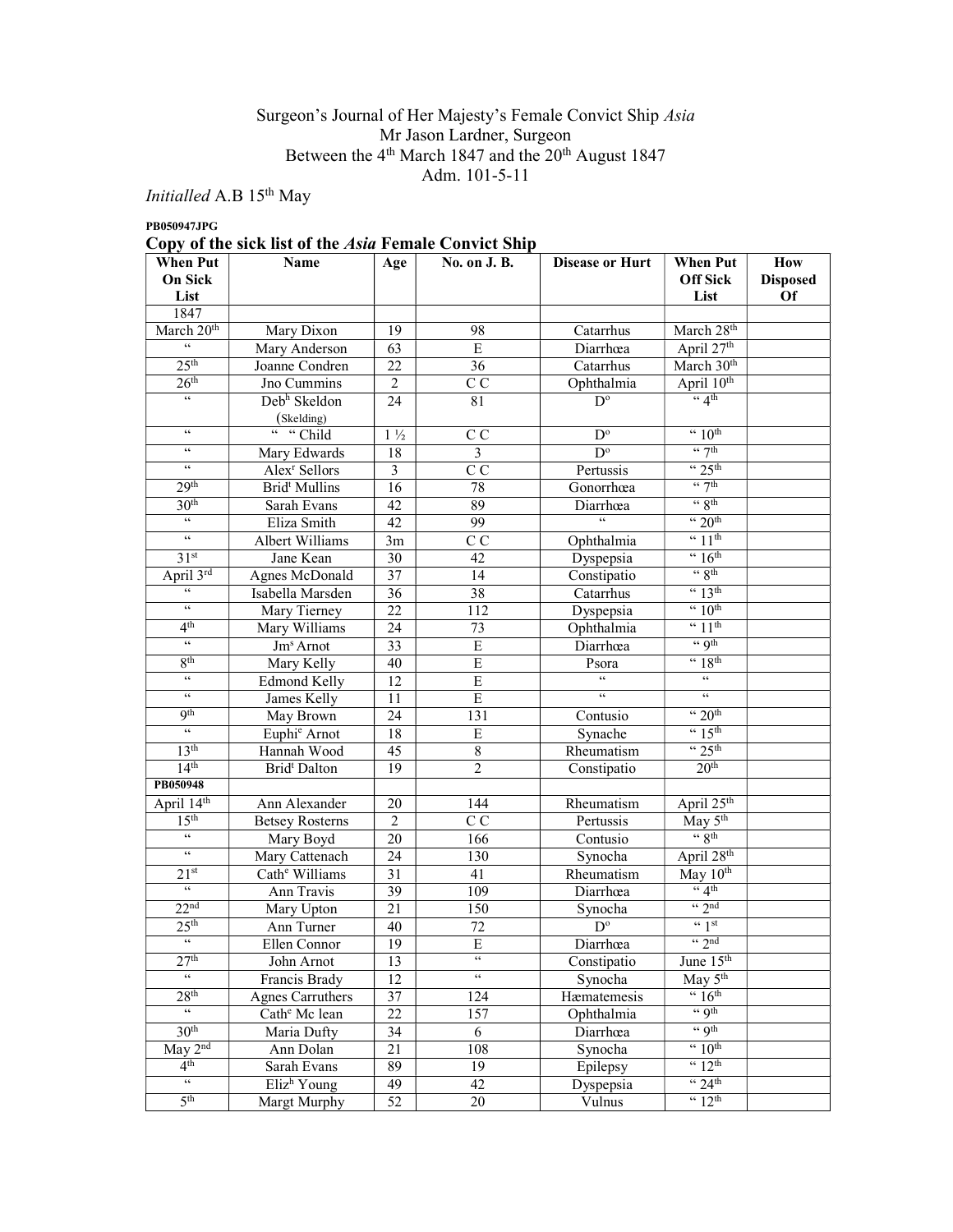| 6 <sup>th</sup>                       | Albert McIntosh                  | 6m              | C <sub>C</sub>             | Diarrhœa                 | $\cdot \cdot 10^{\text{th}}$           |           |
|---------------------------------------|----------------------------------|-----------------|----------------------------|--------------------------|----------------------------------------|-----------|
| <b>9th</b>                            | Mary Cattanach                   | 24              | 130                        | Synocha                  | $\cdot \cdot 20$ <sup>th</sup>         |           |
| $\mathfrak{c}\mathfrak{c}$            | Sam <sup>1</sup> Tierney         | 9m              | $\overline{C}$             | Diarrhœa                 | $~4$ $~18$ <sup>th</sup>               |           |
| $\epsilon\epsilon$                    | Agnes McDonald                   | $\overline{37}$ | $\overline{14}$            | Vulnus                   | $\cdot \cdot 20$ <sup>th</sup>         |           |
| 10 <sup>th</sup>                      | Sarah Holland                    | $\overline{21}$ | 136                        | Ulcus                    | $\cdot \cdot 20$ <sup>th</sup>         |           |
| $\epsilon\epsilon$                    | Eliz <sup>h</sup> Taylor         | $\overline{20}$ | 29                         | Pleuritis                | $\cdot \cdot 28$ <sup>th</sup>         |           |
| 14 <sup>th</sup>                      | Sarah Stringer                   | 29              | 44                         | Amaurosis                | June 30 <sup>th</sup>                  |           |
| May $15th$                            | Ann Robinson                     | 48              | 119                        | Contusio                 | June 1st                               |           |
| $\cdot \cdot 20$ <sup>th</sup>        | Fanny Till                       | $\overline{24}$ | 126                        | $D^{\circ}$              | May 30th                               |           |
| $~^{4}$ 21st                          | Mrs O'Brien's G                  | 9 <sub>m</sub>  | E C                        | Tabes Mesen <sup>a</sup> | June 4 <sup>th</sup>                   | D.D.      |
|                                       | Child                            |                 |                            |                          | (4PM)                                  |           |
| $\frac{1}{22}$ <sup>nd</sup>          | Brid <sup>r</sup> Mullins        | 16              | 78                         | Phlogosis                | $\overline{\text{May }28^{\text{th}}}$ |           |
| $\frac{1}{27}$ <sup>th</sup>          | Ann Wright                       | 40              | $\overline{87}$            | Synocha                  | June 4 <sup>th</sup>                   |           |
| $\cdot \cdot 28$ <sup>th</sup>        | Jane Richardson                  | 25              | 95                         | $\overline{D^{\circ}}$   | $\lq 4$ <sup>th</sup>                  |           |
| $\overline{\mathfrak{c}\mathfrak{c}}$ | Mary Williams                    | 27              | 73                         | $D^{\circ}$              | $\cdot \cdot 6$ <sup>th</sup>          |           |
| $\epsilon\,\epsilon$                  | M <sup>y</sup> A. Wallace        | $\overline{23}$ | 93                         | Amaurosis                | $\cdot \cdot 15^{\text{th}}$           |           |
| $\mathfrak{c}\mathfrak{c}$            | Eliz <sup>h</sup> Simpkin        | 28              | $\overline{39}$            | Synocha                  | $\cdot \cdot 6$ <sup>th</sup>          |           |
| $\cdot \cdot 31$ st                   | Mary Gallicher                   | 21              | $\overline{22}$            | $\overline{D^{\circ}}$   | $\cdot$ 6 <sup>th</sup>                |           |
| $\overline{66}$                       | Mary Sharp                       | 32              | $\overline{E}$             | $D^{\circ}$              | $\frac{4}{14}$                         |           |
| June 4 <sup>th</sup>                  | Mary A Upton                     | $\overline{21}$ | $\overline{150}$           | Epilepsia                | $\cdot \cdot 20$ <sup>th</sup>         |           |
| $\mathfrak{c}\mathfrak{c}$            | $\overline{\text{Marg}}$ Mullins | $\overline{22}$ | 154                        | Hæmorrhois               | $\frac{4}{11}$ th                      |           |
| $\epsilon\epsilon$                    | Mary McDonald                    | 18              | 88                         | Synocha                  | $\frac{1}{22}$ <sup>nd</sup>           |           |
| $\frac{1}{2}$                         | Mary A Copestik                  | $\overline{22}$ | 48                         | $\overline{D}^{\circ}$   | $~4$ 18 <sup>th</sup>                  |           |
| $\cdot \cdot 10^{\text{th}}$          | Mr Lardner                       | 42              | S.S.                       | Feb: Intermit.           | Aug.                                   |           |
| $~4$ 18 <sup>th</sup>                 | Marg <sup>t</sup> Brown          | 38              | 120                        | Dyspepsia                | July 22nd                              | Colonial  |
|                                       |                                  |                 |                            |                          |                                        | Hospital  |
|                                       |                                  |                 |                            |                          |                                        | V.D.L.    |
| $\epsilon\,\epsilon$                  | Mrs Brady                        | 36              | E                          | Synocha                  | June 30th                              |           |
| $\epsilon\,\epsilon$                  | M <sup>y</sup> A. Tierney        | 22              | 112                        | $\mathbf{D}^{\text{o}}$  | $\cdot$ 28 <sup>th</sup>               |           |
| $\cdot \cdot 20$ <sup>th</sup>        | Ann Dolan                        | 19              | 108                        | $\mathbf{D}^{\text{o}}$  | July 20 <sup>th</sup>                  |           |
| $\mathfrak{c}\mathfrak{c}$            | Jean Armour                      | 37              | 51                         | $\mathbf{D}^{\text{o}}$  | $\lq\lq$ st                            |           |
| $\mathfrak{c}\mathfrak{c}$            | <b>Biddy Hickey</b>              | 14              | E                          | $\overline{D^{\circ}}$   | $\frac{1}{3}$ st                       |           |
| $\frac{1}{2}$ 23rd                    | Robert Arnot                     | 9               | $\mathfrak{c}\mathfrak{c}$ | $\overline{D^o}$         | $\frac{1}{3}$ st                       |           |
| $\mathfrak{c}\mathfrak{c}$            | Mary Davenport                   | 26              | 90                         | Herpes                   | $\cdot \cdot 20$ <sup>th</sup>         |           |
| 25 <sup>th</sup>                      | M <sup>y</sup> A. Harryman       | 19              | 117                        | Dyspepsia                | $\cdot \cdot 6$ <sup>th</sup>          |           |
| June 28 <sup>th</sup>                 | Ann Beas                         | 28              | 108                        | Diarrhœa                 | July $6th$                             |           |
| $\zeta\,\zeta$                        | Ann Wilson                       | 34              | 51                         | $\mathbf{D}^{\text{o}}$  | $\frac{4}{4}$                          |           |
| $\epsilon\,\epsilon$                  | Mary Bryan                       | 30              | 142                        | Catarrhus                | $\frac{1}{2}$ 5th                      |           |
| $\zeta\,\zeta$                        | Harriet Miner                    | 24              | 138                        | Diarrhœa                 | $\lq$ <sup>4th</sup>                   |           |
| $\epsilon\,\epsilon$                  | Ellen Connor                     | 19              | ${\bf E}$                  | Diarrhœa                 | July 1st                               |           |
| $\epsilon\,\epsilon$                  | Marg <sup>t</sup> McCloud        | 46              | 32                         | Ulcus                    | " 19th                                 |           |
| July 3rd                              | Mary A Upton                     | 21              | 150                        | Synocha                  | $\leftarrow$ Qth                       |           |
| 66                                    | Josh Cummins                     | $\tau$          | $\overline{C}$             | Catarrhus                | $\cdot \cdot 21$ st                    |           |
| $\frac{4}{5}$ th                      | Elizh Stewart                    | $\overline{34}$ | 24                         | Synocha                  | $\cdot \cdot 11^{\text{th}}$           |           |
| $\overline{\mathfrak{c}\mathfrak{c}}$ | Ann O'Brien                      | 40              | Ε                          | Ophthalmia               | $\frac{4}{12}$ <sup>th</sup>           |           |
| $\cdot \cdot 10^{th}$                 | Susan Pimble                     | 30              | $\overline{4}$             | Dyspepsia                | $\cdot \cdot 20$ <sup>th</sup>         |           |
| $\overline{12^{th}}$                  | Mary Williams child              | 8m              | $\overline{C}$             | Convulsio                | $\frac{4}{13}$ th                      | D.D.      |
|                                       |                                  |                 |                            |                          |                                        | (3:30 AM) |
| $\epsilon\epsilon$                    | Ann Cartwright                   | 49              | 146                        | Rheumatisma              | July $22nd$                            | Colonial  |
|                                       |                                  |                 |                            |                          |                                        | Hospital  |
|                                       |                                  |                 |                            |                          |                                        | V.D.L.    |
| $\cdot \cdot 17$ <sup>th</sup>        | Ellen Jackson                    | 18              | 25                         | Ophthalmia               | $\frac{1}{2}$ 21st                     |           |
| $\epsilon\epsilon$                    | Jno Cummins                      | 5               | $\mathrm{C}\:\mathrm{C}$   | Rheumatisma              | $``21$ st                              |           |
| $\cdot \cdot 22^{\text{nd}}$          | Jean Amour                       | 43              | 51                         | Amentia                  | $\frac{1}{22}$ <sup>nd</sup>           | Hospital  |
| $\epsilon\epsilon$                    | M <sup>y</sup> A White           | 40              | 105                        | Amentia                  | $\lq$ 22 <sup>nd</sup>                 | Hospital  |
| $\zeta\,\zeta$                        | Jane Gill                        | 30              | 67                         | Vulnus                   | $\cdot \cdot 27$ <sup>th</sup>         | $Disd$ to |
|                                       |                                  |                 |                            |                          |                                        | Anson     |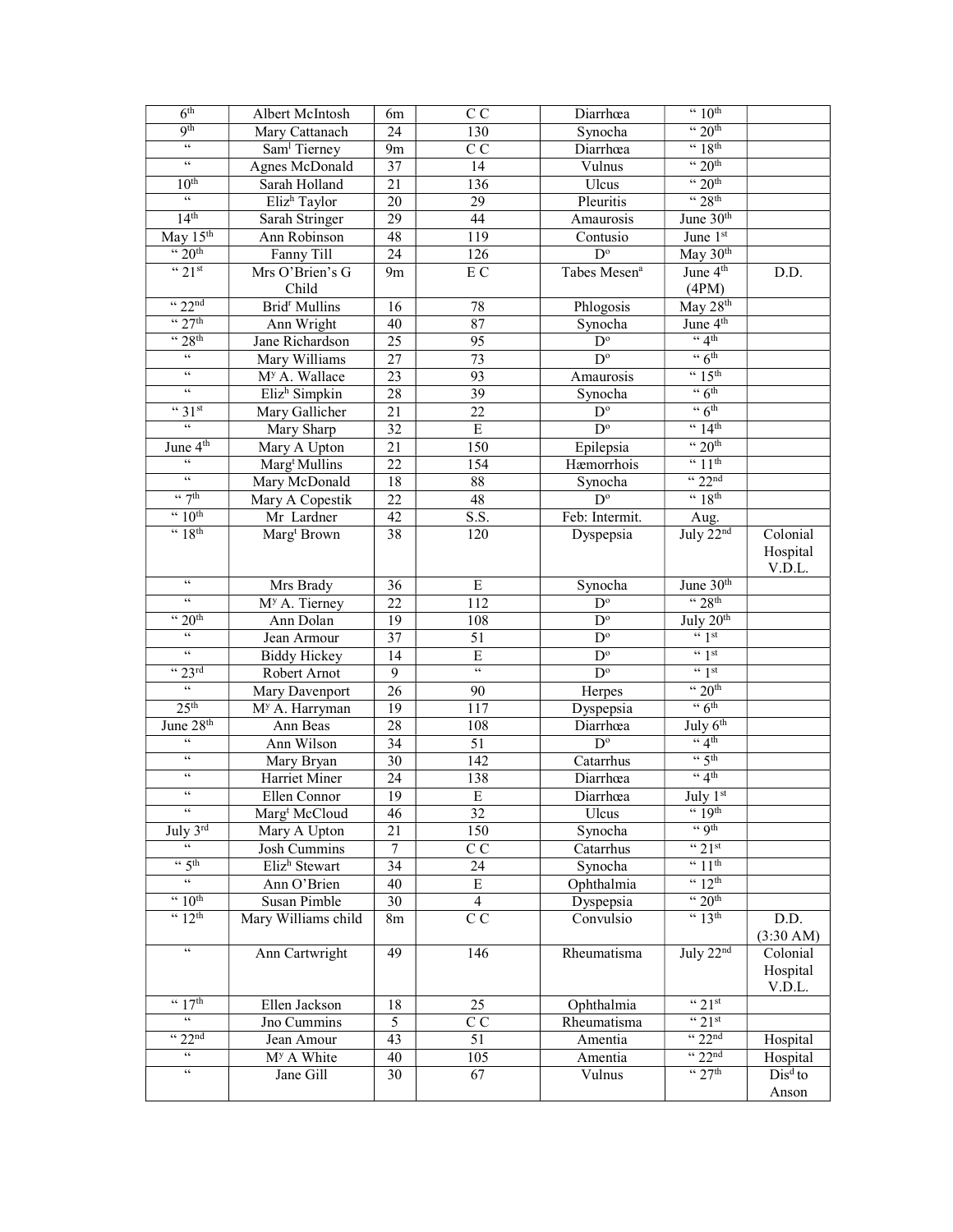## Jason Lardner Surgeon Super<sup>t</sup> Asia F.C. Ship

Sydney Sept 1<sup>st</sup> 1847

# List of those Vaccinated on Board the Female Convict Ship "Asia"

| Date                            | Name                      | Age    | <b>Result</b> | <b>Remarks</b> |
|---------------------------------|---------------------------|--------|---------------|----------------|
| 1847                            |                           | yrs    |               |                |
| April 24 <sup>th</sup>          | Alex <sup>r</sup> Sellors | 3      |               |                |
| $\textsf{G}\,\textsf{G}$        | Hann <sup>h</sup> Cummins | 9      |               |                |
| May $20th$                      | $Josh$ Cummins            | 6      |               |                |
| $426$ <sup>th</sup>             | $Jh^n$ Cummins            | 3      |               |                |
| June $3rd$                      | Mich <sup>1</sup> Quin    | 10     |               |                |
| $4.10^{th}$                     | Mary Stringer             | 6      |               |                |
| $\frac{4}{17}$ th               | James harper              | 10mths |               |                |
| $\frac{4}{10}$ 24 <sup>th</sup> | Eliz <sup>h</sup> Stewart | 35     |               |                |

## Remarks

Did not take, although the operation was twice performed.

Jason Lardner Surgeon Super<sup>t</sup> F.C. S. "Asia"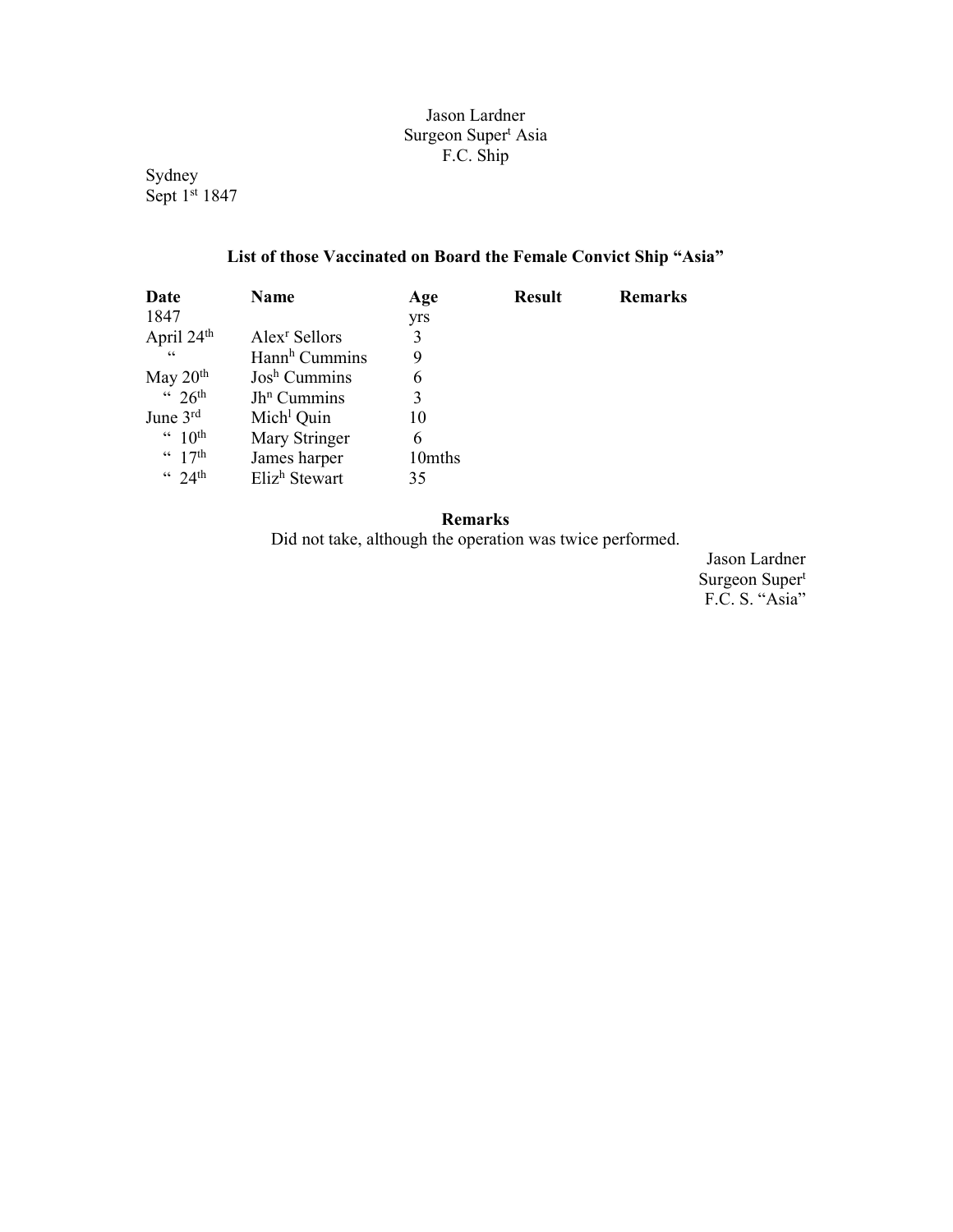PB050951JPG

Medical and Surgical Journal of Her Majesty's Convict Ship Asia between the 4<sup>th</sup> March and the 29<sup>th</sup> August during which time the said ship has been employed in the conveyance of 169 Female Convicts & 24 children to Tasmania and 32 Wives and Families of Emancipists to Sydney N.S.W. from Woolwich England.

| Nature of<br><b>Disease</b>    | No.<br>оf<br>Case | Women's Men's<br>Names, Ages,<br>Qualities, Time when<br>and where taken ill,<br>and how disposed of.               | The History, Symptoms, Treatment, and Daily<br>Progress of the Disease or Hurt.                                                                                                                                                                                                                                                                                                                                                                                                                                                                                                                                                                                                                                                                                                                                                                                                                                                                                                                                                                                                                                                                                                                                                                                                                                                                                                                                                                                                |
|--------------------------------|-------------------|---------------------------------------------------------------------------------------------------------------------|--------------------------------------------------------------------------------------------------------------------------------------------------------------------------------------------------------------------------------------------------------------------------------------------------------------------------------------------------------------------------------------------------------------------------------------------------------------------------------------------------------------------------------------------------------------------------------------------------------------------------------------------------------------------------------------------------------------------------------------------------------------------------------------------------------------------------------------------------------------------------------------------------------------------------------------------------------------------------------------------------------------------------------------------------------------------------------------------------------------------------------------------------------------------------------------------------------------------------------------------------------------------------------------------------------------------------------------------------------------------------------------------------------------------------------------------------------------------------------|
| Diarrhœa<br><b>PB050952JPG</b> | 1                 | Mary Anderson<br>Æt: 63<br>Emigrant<br>March 18th /47<br>Woolwich<br>$Disd$ cured<br>April 27 <sup>th</sup><br>1847 | Has been on board two days only. Complains of shivering<br>$-$ pain in the bowels $-$ has constant Diarrhœa, vomiting,<br>no appetite, ill three days.<br>Warm fomentations, Confined to bed. Arrow Root or<br>gruel only for food.<br>Rx Hyd: Chloridi g' iij<br>Opii: g' I ft Pil stat.s - postea<br>Ol Ricini Zvj<br>T. Rhei 3fs<br>Aq: Menthæ Pip Žifs<br>19. Bowels purged three times in night, still feels cold -<br>pulse weak<br>Gruel with the addition of Port Wine.<br>Rx. Pulv: Ipecac C. $g^{r}x$ h.s.s.<br>25 <sup>th</sup> Has continued her medicine at bed time & the Wine<br>$-$ is much better – perspired freely in the night – Anorexia<br>- allowed to sit up some time during the day.<br>$26th$ Much griped & purged – tongue foul, pain in right<br>side and epigastrium.<br>Rx Pil: Hydrarg g' iij<br>Pil: Rhei $g^{r} v$<br>Ol M Pip $-gtt$ i ft Pil: no ij – bis in die s.<br>$29th$ Continued to take the Pills – stools bilious, pain on<br>pre4ssing over region of liver - skin yellow - bowels open<br>three times, complains of weakness.<br>Preserved meat allowed. Rept Pil-adde Sulph Quinnæ g' i<br>April 6 <sup>th</sup> 1847 Sleeps well - much better, improved in<br>appearance, gums a little tender - complains of debility.<br>Acid Sulph Dil $g^t x$ ter in die s ex cyath vinar ex Aq: Puræ<br>Glass of Port Wine daily.<br>$20th$ Getting stronger daily – takes exercise on deck.<br>27 <sup>th</sup> Discharged quite well. |
| PB050953JPG<br>Contusions      | 2                 | Mary Boyd<br>Æt: 20<br>No. 166<br>April 15th 1847<br>At Sea<br>Dis <sup>d</sup> well<br>May 27 <sup>th</sup> 1847   | Accidently fell into After hold - taken up insensible<br>considerably bruised on right side, $&$ loins. $-$ No fracture<br>discovered – she recovered her senses in a quarter of an<br>hour. Placed in bed. Pulse weak & tremulous, cold<br>extremities, warmth applied to the feet - & some warm tea<br>given, reaction came on in two hours - great difficulty in<br>breathing – P. full. <i>V.S. ad <math>\frac{3}{2}xyj</math></i> – plethoric habit of body.<br>Warm fomentations to the bruised parts. Low diet.<br>$16th Dyspnæa – pulse full, in pain.$<br>Rept: Foment:<br>Rx. Hyd: Chloridi gr iv<br>Pulv: $Antim gr iv$                                                                                                                                                                                                                                                                                                                                                                                                                                                                                                                                                                                                                                                                                                                                                                                                                                             |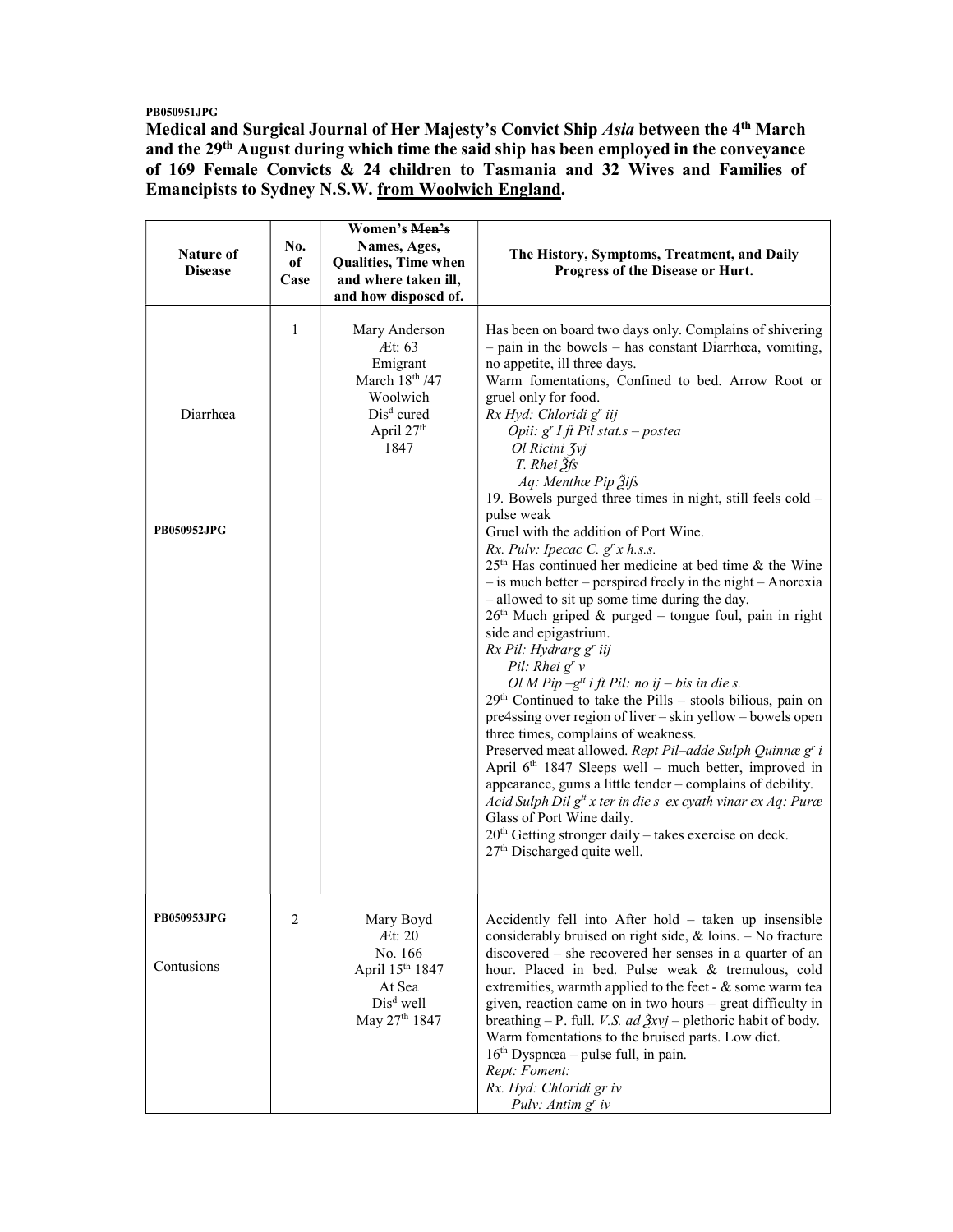|                                   |   |                                                                                                          | Mucilag q.s. ft Pili j stat $s$ – cras primo mane<br>Haust Sennæ Comp 3.ij<br>April 17th 1847<br>Bowels purged three times - discolouration of the bruised<br>parts – difficulty in breathing less, skin hot – pulse 90<br>$24th$ Still heat of skin & accelerated pulse – with pain in<br>right side on inspiration.<br>Cucubitula cruenta ad $\frac{3}{2}x$ lateri<br>$26th$ pain less severe, no fever – bowels purged.<br>Appli. Emp Lyttæ lateri.<br>May 4 <sup>th</sup> Pain much less. Blister healed. Bowels confined<br>- Pil Purgans no ij stat. Lini Volat lateri appli.<br>May 14 <sup>th</sup> No pain in side, complains only of weakness in<br>the right leg.<br>Lin $Volat$ – to take moderate exercise.<br>27 <sup>th</sup> Quite strong - no complaint.<br>Discharged her.                                                                                                                                                                                                                                                                                                                                                                                                                                                                                                                                                                                                                                                                                                                                                                                                                                                                                                                                                                                                                                                                                                                                                                   |
|-----------------------------------|---|----------------------------------------------------------------------------------------------------------|----------------------------------------------------------------------------------------------------------------------------------------------------------------------------------------------------------------------------------------------------------------------------------------------------------------------------------------------------------------------------------------------------------------------------------------------------------------------------------------------------------------------------------------------------------------------------------------------------------------------------------------------------------------------------------------------------------------------------------------------------------------------------------------------------------------------------------------------------------------------------------------------------------------------------------------------------------------------------------------------------------------------------------------------------------------------------------------------------------------------------------------------------------------------------------------------------------------------------------------------------------------------------------------------------------------------------------------------------------------------------------------------------------------------------------------------------------------------------------------------------------------------------------------------------------------------------------------------------------------------------------------------------------------------------------------------------------------------------------------------------------------------------------------------------------------------------------------------------------------------------------------------------------------------------------------------------------------|
| <b>PB050954JPG</b><br>Constipatio | 3 | John Arnot<br>$AE-13$<br>Emigrant<br>April 27tgh<br>Tropics<br>$Disd$ well<br>June 15 <sup>th</sup> 1847 | States that he has been unwell three days and that when in<br>the hold of the vessel on that $day - he$ eat a quantity of<br>peas - & being much heated drank a considerable quantity<br>of cold water.<br>Complains of severe continued pain in the right iliac<br>region extending to the umbilicus, increased on pressure,<br>Pulse $120 \&$ small – skin hot – state his bowels were open<br>yesterday, of florid complexion - warm Fomentations.<br>V.S. ad $\tilde{Z}$ xij<br>Rx Hyd Chloridi g' vj<br>$Ext$ Colocynth $Cg'$ vij<br>Pulv Antim $g^r$ iv ft Pil no. iv stat $s$ -<br>et rept post horas tres si opus fuerit.<br>April 28 <sup>th</sup> 1847 Mother states the bowels have been<br>opened twice, the pain still continues with fever $-$ right<br>thigh is drawn $up$ – thirst – no vomiting – desired the<br>stools to be kept.<br>Rx. Ol: Ricini 3vj<br>Tinct Opii <sup>n</sup> xx S.S.<br>Repeat the Fomentation.<br>Vespere - pain acute, passed mucous only, not even<br>discoloured. Enema Terebinth inject stat. - this came<br>away without faeces. Tongue brown - red at the edges.<br>Repet: Pil Calomel et cras primo mane Haust: Sennæ C<br>29 <sup>th</sup> Great pain in passing his urine, swelling &<br>tumefaction of the abdomen $-$ not in so much pain $-$ less<br>fever, matter slightly feculent passed. Removed him into<br>Hospital.<br>Repeat the Enema et Pilulæ.<br>31 <sup>st</sup> April 1847 Occasionally pain very severe, abdomen<br>much swollen, less fever. Rice Water only allowed.<br>Bowels scantily open passed slightly bilious matter -<br>unable to put right thigh down. Repet Enema etc<br>May 4 <sup>th</sup> Bowels still scantily open, swelling of abdomen<br>still exists with pain, urine passed with difficulty and often<br>sever pain in groin in the course of the iliac vessels.<br>Rx Hyd: Chloridi g' vj<br>Opii<br>$g'$ iij<br>Conf: Aromat q.s. ft Pil: No xij - 1 bis in die s |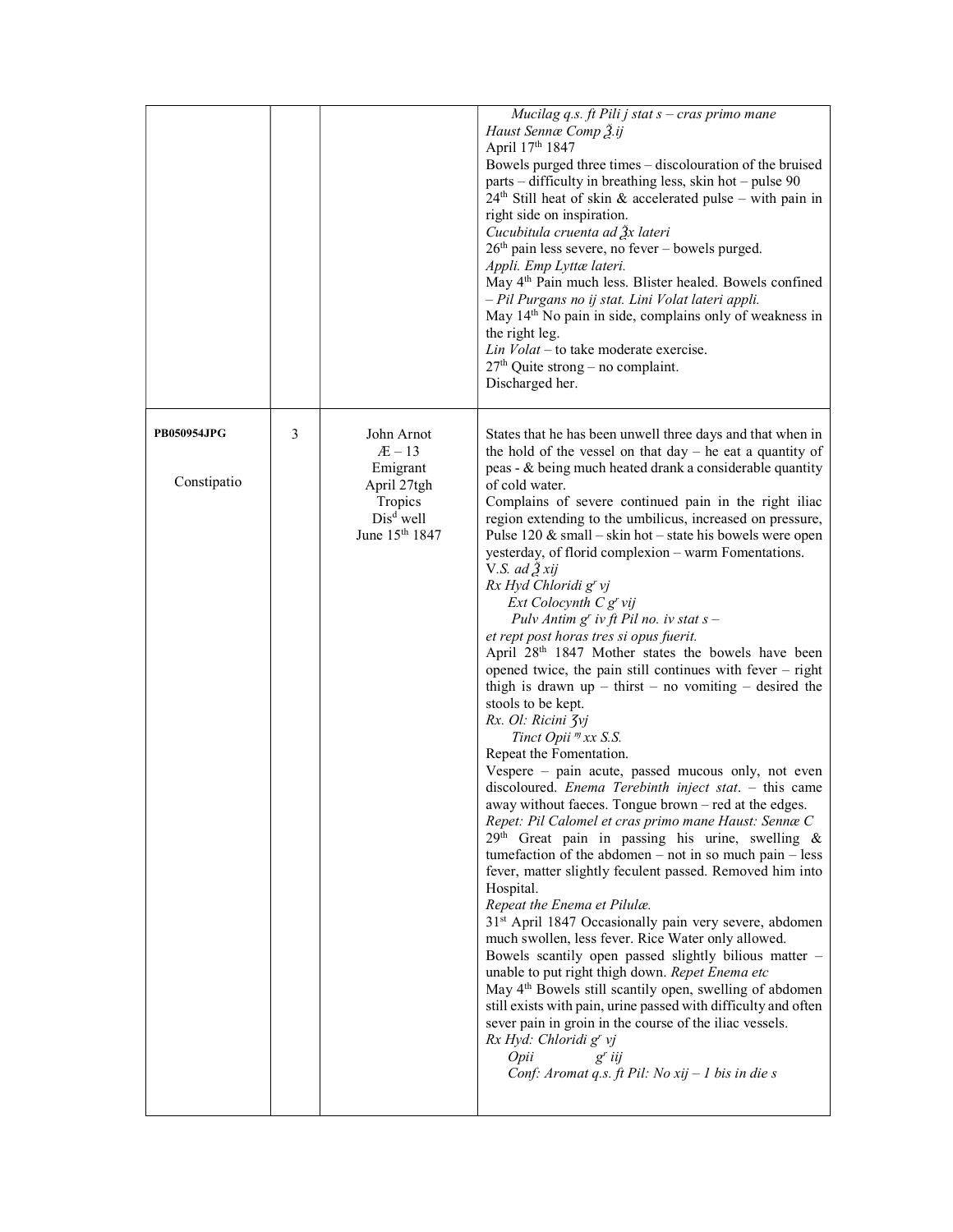|                    |   |                         | May 10th 1847<br>Gums tender, more pain in right iliac region, pulse weak                                                    |
|--------------------|---|-------------------------|------------------------------------------------------------------------------------------------------------------------------|
|                    |   |                         | 100 - tension of abdomen, pain in right groin increases,                                                                     |
|                    |   |                         | bowels scantily open $-$ a quantity of pus passed with last<br>motion - Dysuria continues. I feel assured that               |
|                    |   |                         | obstruction in the bowels still exists.                                                                                      |
|                    |   |                         | Rx. Ol: Croton g <sup>tt</sup> iij                                                                                           |
|                    |   |                         | Miscæ Panis q.s. fy Pil: no. iv - ij stat. s. $(10 \text{ am})$                                                              |
|                    |   |                         | Vespere Has been in much pain since the morning -<br>bowels not purged – no vomiting, to take very little drink.             |
|                    |   |                         | Repet: Pil: Ol: Croton.                                                                                                      |
|                    |   |                         | $11th$ Passed an immense quantity of feculent matter – conts                                                                 |
|                    |   |                         | undigested Peas.<br>Fainted away this morning $-$ pus was also passed $-$                                                    |
|                    |   |                         | swelling of abdomen less- but painful.                                                                                       |
| <b>PB050956JPG</b> |   |                         | Wine and water given & preserved soup.                                                                                       |
|                    |   |                         | May $12th$ Bowels open three times since yesterday – stools<br>very offensive $-$ slept in the night $-$ pain much less $-$  |
|                    |   |                         | nourishment occas <sup>ly</sup> .                                                                                            |
|                    |   |                         | 20 <sup>th</sup> Gradually improving since last report, can extend the                                                       |
|                    |   |                         | thigh – passes his urine freely, appetite good – bowels not<br>open for the last 48 hours.                                   |
|                    |   |                         | Rx. P: Jalapi Comp 3fs stat. s.                                                                                              |
|                    |   |                         | Preserved meat & a glass of Wine allowed daily.                                                                              |
|                    |   |                         | May 27th 1847<br>Going on well, can walk - altho' with difficulty.                                                           |
|                    |   |                         | June $15th$ Gradually improved and is strong – took an                                                                       |
|                    |   |                         | occasional purgative, can walk as well as ever he could -                                                                    |
|                    |   |                         | he was this day discharged from the Sick List.                                                                               |
|                    |   |                         |                                                                                                                              |
| <b>PB050957JPG</b> | 4 | Margaret Cattenach      | Was ill six weeks ago with fever, from which she quite                                                                       |
| Synochus           |   | Æt: 24                  | recovered. States she has been ill since yesterday morning                                                                   |
|                    |   | No. 130<br>May 9th 1847 | $-$ complains of severe headache $-$ pain in the loins $-$ has<br>had shivering, tongue coated, breath offensive, nausea, no |
|                    |   |                         |                                                                                                                              |
|                    |   | Lat: 22°-43°S           | appetite, not menstruated for the last three months.                                                                         |
|                    |   | Long. 28° - 53 W        | Removed her into the Hospital.                                                                                               |
|                    |   | Discharged well         | Hair cut- tepid bath - $&$ Hospital clothes put on - mouth                                                                   |
|                    |   | May 23rd 1847           | & tongue to be cleaned.<br>Haust Emetic et P. Ipecac g' xx et Ant Pot: Tart g' fs stat                                       |
|                    |   |                         | s. Lemonade.                                                                                                                 |
|                    |   |                         | Haust Salin ter in die s. c Sp: æther Nit:                                                                                   |
|                    |   |                         | May 10th 1847<br>Light headed in the night, skin clammy - tongue brown -                                                     |
|                    |   |                         | Pulse $100$ – severe headache.                                                                                               |
|                    |   |                         | Rx. Pulv Jalapi C 3j Stat. s.                                                                                                |
|                    |   |                         | Emp Lyttæ nuchæ appli: Lotio frigid ad front. Pediluvian<br>at night.                                                        |
|                    |   |                         | 11 <sup>th</sup> Purged four times some appearance of the return of                                                          |
|                    |   |                         | menses, slept in the night – tongue cleaner.                                                                                 |
|                    |   |                         | Gruel or Arrow Root Blister dressed. Hip bath at 97°<br>14th . Much better, tongue clean - no headache. preserved            |
|                    |   |                         | meat allowed.                                                                                                                |
|                    |   |                         | 18. Blister healed, bowels confined - no pain in head or                                                                     |
|                    |   |                         | loins.<br><i>Haust Rhei C. 2ij s.s.</i> Full diet.                                                                           |
|                    |   |                         | 20 <sup>th</sup> Discharged well.                                                                                            |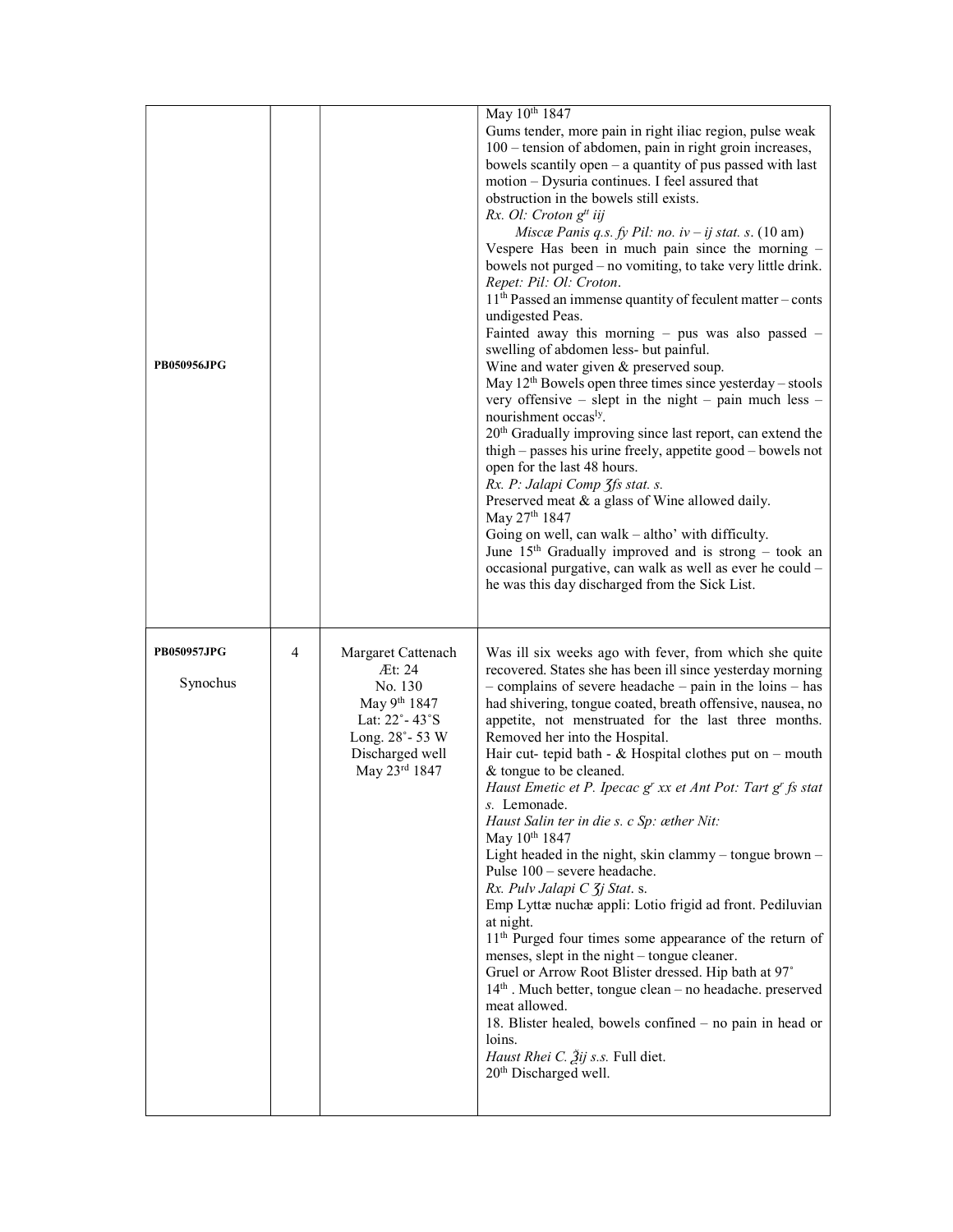| PB050958JPG                     |   |                                                                                                                                     |                                                                                                                                                                                                                                                                                                                                                                                                                                                                                                                                                                                                                                                                                                                                                                                                                                                                                                                                                                                                                                                                                                                                                                                                                        |
|---------------------------------|---|-------------------------------------------------------------------------------------------------------------------------------------|------------------------------------------------------------------------------------------------------------------------------------------------------------------------------------------------------------------------------------------------------------------------------------------------------------------------------------------------------------------------------------------------------------------------------------------------------------------------------------------------------------------------------------------------------------------------------------------------------------------------------------------------------------------------------------------------------------------------------------------------------------------------------------------------------------------------------------------------------------------------------------------------------------------------------------------------------------------------------------------------------------------------------------------------------------------------------------------------------------------------------------------------------------------------------------------------------------------------|
| Pleuritis                       | 5 | Elizabeth Taylor<br>Æt: 20<br>No. 29<br>May 10 <sup>th</sup> 1847<br>Lat: 22°-43°S<br>Long. 28°-53 W<br>Discharged<br>May 22rd 1847 | Strumous, and of a delicate habit of body, sleeps in a low<br>berth near the main hatch – the other women composing<br>the mess, are suffering from colds, an extra blanket to be<br>allowed, as a screen.<br>Complains of severe pain in left side of thorax, increased<br>on inspiration, short dry painful cough – pulse $110 - \&$<br>skin hot. Removed into Hospital. Low diet.<br>V.S. ad $\tilde{Z}$ xiv<br>Rx. Ant Tart Pot g' iv<br>Žvj ft Mist: cujus sumat coch ij qua que<br>Aqua<br>seconde hora<br>Barley water.<br>11 <sup>th</sup> medicine made her sick - bowels twice purged. pain<br>$less -tongue white.$<br>Repetet: Mistura<br>12 <sup>th</sup> Nauseated, less difficulty in breathing pulse small -<br>complains of a dragging sensation in her side.<br>Emp: Lyttæ lateri appli:<br>Rept Mistura.<br>15 <sup>th</sup> Blister dressed, feels no pain in her side, pulse<br>natural, no cough. Allowed to sit up - Preserved Soup<br>allowed.<br>18 <sup>th</sup> Blister quite healed, no complaint but debility.<br>Preserved meat allowed.<br>Acid: Sulph: Dil g <sup>tt</sup> x ter in die ex cyath aqua.<br>20 <sup>th</sup> Improving. Repet Guttæ<br>22 <sup>nd</sup> Discharged well. |
| PB050959JPG                     |   |                                                                                                                                     |                                                                                                                                                                                                                                                                                                                                                                                                                                                                                                                                                                                                                                                                                                                                                                                                                                                                                                                                                                                                                                                                                                                                                                                                                        |
| Amourosis<br><b>PB050960JPG</b> | 6 | Sarah Stringer<br>Æt: 29<br>No. 44<br>May 14th 1847<br>Lat: 27° - 19°S<br>Long. 16°-23 W<br>Discharged<br>July 2rd 1847             | This woman states that about a week before she left<br>Millbank, her vision began to fail her. Has suffered much<br>since she has been on board from Sea Sickness, the<br>amourotic symptoms increased suddenly during one of the<br>fits of vomiting, she is not able to distinguish anything,<br>Pupils are much dilated and insensible to the light $-$ no<br>visible alteration in the eyes, has the peculiar vacant<br>expression of countenance peculiar to this affection.<br>She complains of headache, states she has not menstruated<br>for six months past.<br>Pil Purgans - ex Calomel Colocynth & Scammon: Cras<br>primo mane s. Haust: Sennæ C 3ij<br>V.S. ad $3xij$<br>18 <sup>th</sup> Medicine well purged her - says she is quite well in<br>health, no difference in her vision. Hip bath every<br>evening.<br>Rx. Mist: Camphor Žij<br>Sp: æther Nit Ѯfs ft Haust - ter in die sumendus<br>$24th$ Continued to take the medicine & use the bath without<br>benefit, Complains of headache.<br>Cucurbit: cruenta ad $\frac{3}{2}x$ nuchæ<br>Rx. Hyd: Chloridi gr 1/4<br>Opii<br>$g^r \frac{1}{4}$                                                                                                   |
|                                 |   |                                                                                                                                     | Conf: Aromat q.s. ft Pil. bis in die s.<br>June 6 <sup>th</sup> Has continued the Pills, gums slightly affected,<br>can discern better.<br>Repet: Pilulæ et sumat cras primo mane.<br>Haust: Sennæ Žij                                                                                                                                                                                                                                                                                                                                                                                                                                                                                                                                                                                                                                                                                                                                                                                                                                                                                                                                                                                                                 |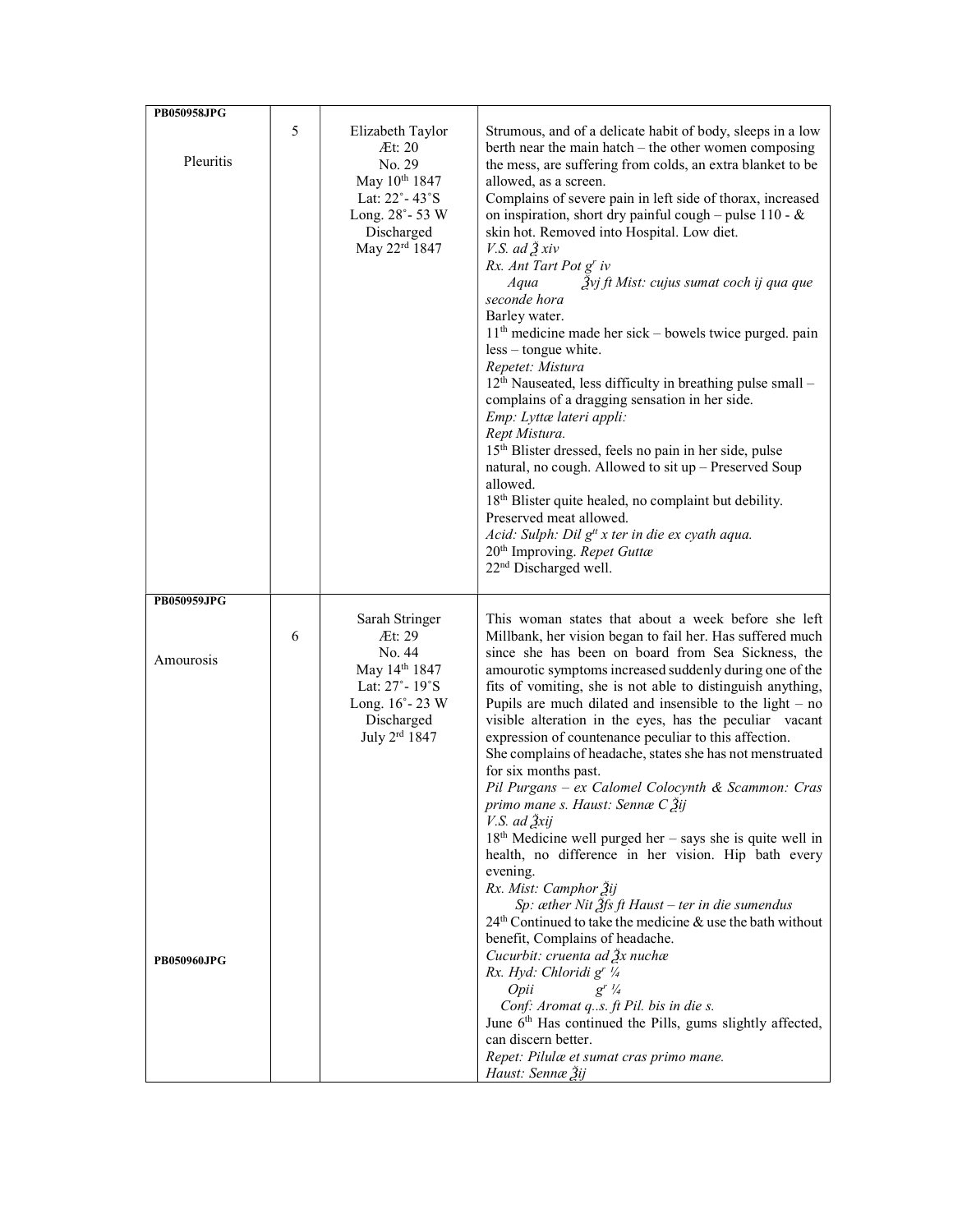|                       |   |                                                                                                                     | $13th$ Mouth sore, no Ptyalism – can see much better, and<br>she is losing that peculiar expression of countenance<br>peculiar to amourosis.<br>Rept: Pilulaj i h.s.s. 20 <sup>th</sup> Improving rapidly.<br>June 27 <sup>th</sup> 1847 Omit the Pills<br>To wear a shade, but the eyesight is totally good bowels<br>confined.<br>Haust: Sennæ C Ѯij<br>Preserved meat and a glass of wine daily.<br>30 <sup>th</sup> Getting much stronger, eyesight still better.<br>July 2 <sup>nd</sup> Discharged her form the Sick List.                                                                                                                                                                                                                                                                                                                                                                                                                                                                                                                              |
|-----------------------|---|---------------------------------------------------------------------------------------------------------------------|---------------------------------------------------------------------------------------------------------------------------------------------------------------------------------------------------------------------------------------------------------------------------------------------------------------------------------------------------------------------------------------------------------------------------------------------------------------------------------------------------------------------------------------------------------------------------------------------------------------------------------------------------------------------------------------------------------------------------------------------------------------------------------------------------------------------------------------------------------------------------------------------------------------------------------------------------------------------------------------------------------------------------------------------------------------|
| PB050961PG            |   |                                                                                                                     |                                                                                                                                                                                                                                                                                                                                                                                                                                                                                                                                                                                                                                                                                                                                                                                                                                                                                                                                                                                                                                                               |
| Tabes<br>Mesenterica  | 7 | Ann Kennedy<br>Aged 8 months<br>May 21st 1847<br>Lat: 36°-8°S<br>Long. 0°-18 W<br>D.D.<br>June 4 <sup>th</sup> 1847 | This poor child was deserted by its mother and left in<br>charge of its grandmother. It appeared always in a weak<br>and sickly condition, abdomen swollen and body much<br>emaciated, good appetite. It appears to be gradually<br>sinking.<br>Rx Hyd Chloridi g' fs<br>Pulv Rhei g' iv ft Pulv. s.s.<br>Farinaceous food or meal allowed with a little Wine.<br>Warm bath at night.<br>24 <sup>th</sup> Bowels very much relaxed - stools of a very<br>unhealthy character.<br>Mist: Cræta Žij<br>A tea spoonful to be given after each stool.<br>Rx Hyd c Cræta g' iij h.s.s<br>$29th$ Gradually getting weaker & more emaciated -<br>abdomen swollen - stools very offensive.<br>Hyd: $c$ Cræta g' iij bis in die sumendus.<br>May 31 <sup>st</sup> 1847<br>Child very restless - bowels open twice - extremities cold.<br>Repeat the bath and Powder.<br>June 4 <sup>th</sup> Continued to sink daily and died at 4 P.M.<br>P.M. The mesenteric glands were found enlarged, and<br>filled with curdy matter - tubercles also were found in the<br>lungs. |
| PB050962PG            |   |                                                                                                                     |                                                                                                                                                                                                                                                                                                                                                                                                                                                                                                                                                                                                                                                                                                                                                                                                                                                                                                                                                                                                                                                               |
| Tertiana<br>(Malaria) | 8 | Mr Lardner<br>Aged 42<br>June 10 <sup>th</sup> 1847<br>Lat: 40°-50°S<br>Long. 54°-16 E<br>Ther. 54                  | Fogs have prevailed for the last three weeks $-$ with<br>Easterly winds, driving the Ship into 46° of Latitude. Was<br>seized with severe rigors – succeeded by heat $\&$<br>afterwards sweating.<br>Applied bottles of hot water to the Epigastrium & took<br>warm diluents.<br>12 <sup>th</sup> Another attack of fever commencing at 11 A.M.<br>$13th Rx$ . Pil: Hydrarg: g' iv<br>Ext: Colocynth: C g' viij<br>$Ft$ Pil no. iij $-h.s.s.$ cras primo mane<br>Haust Sennæ C Žij<br>14 <sup>th</sup> Cold stage commenced at (12 A.M.) less violent but<br>with vomiting of bile during this stage. The liver and<br>spleen are much congested, the fit was terminated about 6<br>P.M.<br>15 <sup>th</sup> Rx Quininæ Disulphas $g'j$<br>Conf Aromat q.s. ft Pil no ij ter in die<br>July $15th$ The Pills have been taken – and the Paroxysms,<br>for the most part checked, but today, had another severe<br>fit, with pain in right side, & vomiting.                                                                                                    |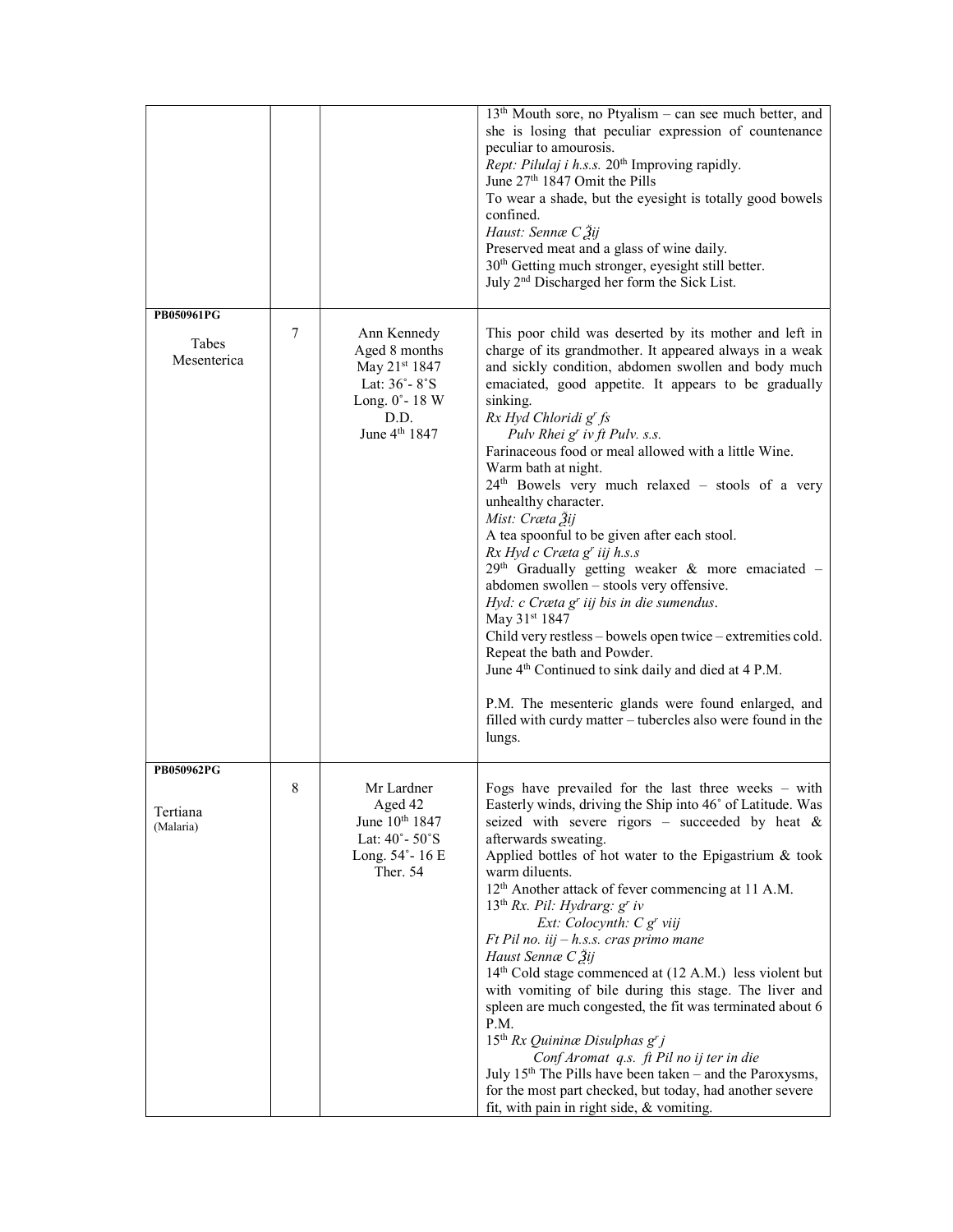|            |   |                            | Rx Pil Hydrarg g' v h s s primo mane                                                                                      |
|------------|---|----------------------------|---------------------------------------------------------------------------------------------------------------------------|
|            |   |                            | Haust Rhei C. Žij                                                                                                         |
|            |   |                            | July 17th Slight attack.                                                                                                  |
|            |   |                            | Rx Pil Hydrar g' ij                                                                                                       |
|            |   |                            | Quininæ Disulph g' ij                                                                                                     |
|            |   |                            | Ft Pil no ij ter in die s.                                                                                                |
|            |   |                            | $26th$ Bowels have acted well since last report – an attack<br>of fever - anorexia & occasionally severe headache.        |
|            |   |                            | Haust: Rhei Žij s.s                                                                                                       |
|            |   |                            | August 6 <sup>th</sup> A severe attack                                                                                    |
|            |   |                            | 7 <sup>th</sup> Repet: Pilulæ                                                                                             |
|            |   |                            | 8 <sup>th</sup> Slight attack                                                                                             |
|            |   |                            | 9 <sup>th</sup> Repet: Pilulæ                                                                                             |
|            |   |                            | $14th$ Discontinue the Pills – but now very weak and suffer                                                               |
|            |   |                            | much from headache.                                                                                                       |
|            |   |                            | 22 <sup>nd</sup> Slight attack of fever.                                                                                  |
|            |   |                            | 23 <sup>rd</sup> Repeat the Pills.                                                                                        |
|            |   |                            | $30th$ Discontinue the Pills – but much headache – bowels                                                                 |
|            |   |                            | irregular.<br>Rx. Pil Hydrarg g' iij                                                                                      |
|            |   |                            | Ext: Colocynth g' vj                                                                                                      |
|            |   |                            | Pulv Rhei $g^{r}v$                                                                                                        |
|            |   |                            | ft Pil no iij p.r.n. sumend h.s.                                                                                          |
|            |   |                            | Sept 28 <sup>th</sup> Had no attack of fever since last report took the                                                   |
|            |   |                            | pills twice a week - I am much stronger, and the liver acts                                                               |
|            |   |                            | well.                                                                                                                     |
|            |   |                            |                                                                                                                           |
| PB050963PG |   |                            |                                                                                                                           |
|            | 9 | Margaret Brown<br>Æt 48    | This woman is very low spirited, and appears to feel her<br>situation very acutely. She has had a very debauched life.    |
|            |   | June 18th 1847             | Complains of debility, loss of appetite, pain in the                                                                      |
| Dyspepsia  |   | Lat: 37°-4°S               | epigastric region, vomits after taking food, tongue white,                                                                |
|            |   | Long. $70^\circ$ -4 E      | pulse weak, skin clammy.                                                                                                  |
|            |   | Sent to the                | Rx Pil: Hydrarg g' v                                                                                                      |
|            |   | Colonial Hospital          | Opii g <sup>r</sup> fs ft Pil ij stat.s.                                                                                  |
|            |   | Hobart Town                | Rx Pulv Rhei g' xxv                                                                                                       |
|            |   | July 22 <sup>nd</sup> 1847 | Magnesia $\partial j$                                                                                                     |
|            |   |                            | Liq Vol. C.C. g <sup>tt</sup> xij                                                                                         |
|            |   |                            | Aq: M. Pip 2ifs ft Haust.<br>19th Vomited this morning bowels open twice.                                                 |
|            |   |                            | Repeat Draught. Preserved Soup allowed.                                                                                   |
|            |   |                            | 24 <sup>th</sup> Remains the same. Pyrosis - bowels very irregular                                                        |
|            |   |                            | skin & conjunctive yellow.                                                                                                |
|            |   |                            | Rx Pil: Hydrarg g' iij                                                                                                    |
|            |   |                            | Opii g' fs ft Pil omni nocte s.                                                                                           |
|            |   |                            | $Rx$ Infus Gentian $C_2^y$                                                                                                |
|            |   |                            | Liq: Vol: C.C. 3ifs                                                                                                       |
|            |   |                            | Tinct: Cinnam: $C \tilde{Z}$ fs                                                                                           |
|            |   |                            | ft Mist: cujus sumat coch ij bis in die.                                                                                  |
|            |   |                            | $30th$ Gums tender – feels better, enabled to get up –<br>bowels regular. Omit the Pills. Pres <sup>d</sup> meat allowed. |
|            |   |                            | July $7th$ Better appetite – Pyrosis in the morning – bowels                                                              |
|            |   |                            | purged.                                                                                                                   |
|            |   |                            | Rx T: Opii 3fs                                                                                                            |
|            |   |                            | Mist: Camphor 3ifs ft Haust h.s.s.                                                                                        |
|            |   |                            | $14th$ Pain in Epigastrium – less vomiting.                                                                               |
|            |   |                            | Haust: Rhei. Emp. Lyttæ appli. Epig. regions                                                                              |
|            |   |                            | 18 <sup>th</sup> Relieved from the Blister, appetite good. Pres <sup>d</sup> Soup                                         |
|            |   |                            | allowed & a glass of Wine.                                                                                                |
|            |   |                            | 22 <sup>nd</sup> Much the same, sent to Colonial Hospital.                                                                |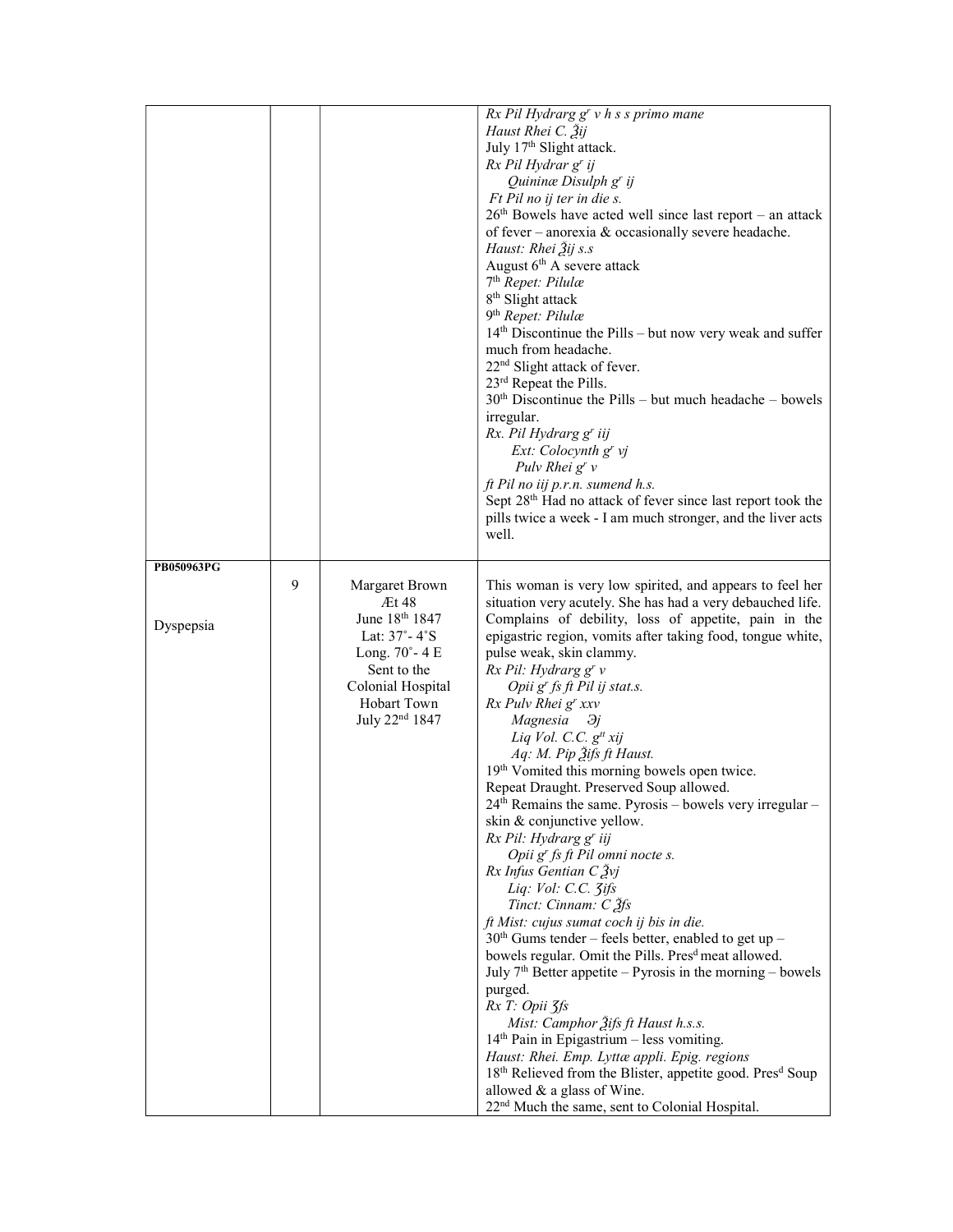| PB050964PG              |          |                                                                                                                                                                                |                                                                                                                                                                                                                                                                                                                                                                                                                                                                                                                                                                                                                                                                                                                                                                                                                                    |
|-------------------------|----------|--------------------------------------------------------------------------------------------------------------------------------------------------------------------------------|------------------------------------------------------------------------------------------------------------------------------------------------------------------------------------------------------------------------------------------------------------------------------------------------------------------------------------------------------------------------------------------------------------------------------------------------------------------------------------------------------------------------------------------------------------------------------------------------------------------------------------------------------------------------------------------------------------------------------------------------------------------------------------------------------------------------------------|
|                         |          |                                                                                                                                                                                |                                                                                                                                                                                                                                                                                                                                                                                                                                                                                                                                                                                                                                                                                                                                                                                                                                    |
| Convulsion              | 10       | James Albert Williams<br>Aged 8 months<br>July 12 <sup>th</sup> 1847<br>Lat: $43^{\circ} - 50^{\circ}$<br>Long. 128°-44<br>Died July 13th 1847                                 | This child in consequence of the illness of its mother was<br>directed to be weaned. and a woman appointed to take care<br>of it. Farinaceous food of various kinds was allowed it.<br>The child has a heavy look and has been very drowsy -<br>for some time past.<br>This morning, it had a convulsive fit, and other symptoms<br>of apoplexy.<br>Rx. Pulv Ipecac g' x<br>Sacheri 3fs<br>Žifs ft Mist detur coch parv. sumenda<br>Aquæ<br>donec vomit: superum<br>Warm bath – immediately.<br>Vespere - Vomited an immense quantity of food, seems<br>more conscious but extremities are cold.<br>Ex Calomel g' i<br>Saccheri g' iv ft Pulv stat.s.<br>Repeat the bath.<br>$13th$ (4 A.M.) Another strong convulsive fit – bowels open<br>- sinking fast. Another bath was ordered but before it was<br>ready the child expired. |
| Rheumatism<br>(chronic) | 11       | Ann Cartwright<br>Aged 49<br>July 12 <sup>th</sup> 1847<br>Lat: $43^\circ$ - $50^\circ$<br>Long. 128°-44<br>$Disd$ to the<br>Colonial Hospital<br><b>Hobart Town</b><br>V.D.L. | This woman who appears much older, than what she<br>states, says she fell eight years ago, and hurt her right hip<br>and loins.<br>Complains of severe pains, in those parts, worse at night<br>- but lately, these have become more severe, and she is<br>unable to walk - appetite good - $&$ general health.<br>Some enlargement about the Post <sup>r</sup> part of the Ilium<br>Emp: Lyttæ parti affect appli:<br>P. Ipecac: $C g^{r} x h.s.s$<br>$18th$ Blister healed – health good but nocturnal pains<br>remain.<br>Rx Tinct: Opii 3fs<br>Mist: Camphor 2ifs<br>Ft Haust - h.s. omni n.<br>$22nd$ Remains the same – sent her to Colonial Hospital –<br>the other Prisoners being about to be landed.                                                                                                                     |
| <b>PB050965PG</b>       |          |                                                                                                                                                                                |                                                                                                                                                                                                                                                                                                                                                                                                                                                                                                                                                                                                                                                                                                                                                                                                                                    |
| Amentia                 | 12<br>13 | Jean Armour<br>Æt 43<br>No 57<br>Mary A White<br>Et40<br>No 67<br>July 22 <sup>nd</sup> 1847<br>Hobart Town<br>Sent to the Colonial<br>Hospital<br>Hobart Town<br>V.D.L.       | Both these women having shown symptoms of insanity<br>during the voyage it was considered proper by the medical<br>authorities here, to send them into Hospital, that they may<br>be under observation for some time.<br>The former woman had it appears, been in an asylum for<br>some years.<br>Jason Lardner' Sur <sup>n</sup> Super <sup>t</sup><br>F.C. Ship "Asia"                                                                                                                                                                                                                                                                                                                                                                                                                                                           |
|                         |          |                                                                                                                                                                                |                                                                                                                                                                                                                                                                                                                                                                                                                                                                                                                                                                                                                                                                                                                                                                                                                                    |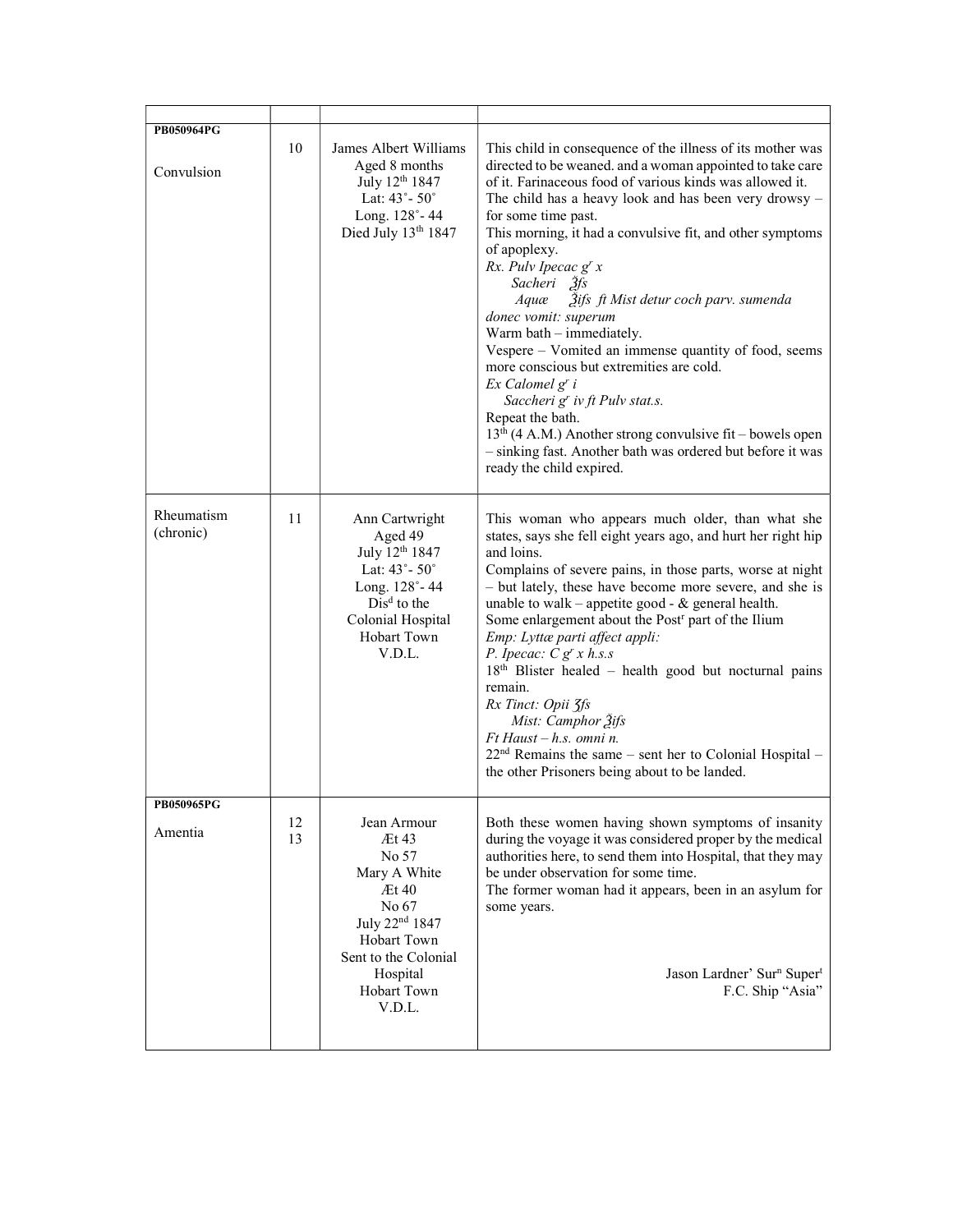#### **Diseases** Nosologically arranged Numbers<br>
Discharged to<br>
Duty<br>
Duty<br>
Hospital<br>
Died on board<br>
Died on board<br>
Invalided<br>
Invalided<br>
Remaining<br>
Remaining<br>
Remaining<br>
Nos. of such Cases<br>
as are detailed in Pyrexiae Ord. I. Febres. Internulleates Quotutiana Tertiana 2 2 2 8 Continua Synochus 23 23 23 4 4 Typhus Ord. II. Phlegmasiae. Phlogosis 1 1 1 Pneumonia Rheumatismus 5 4 1 11 Ophthalmia 9 9 Pleuritis 1 1 1 1 1 1 5 Ord. III. Exanthemata. Variola Rubeola Erysipelas Vaccina Ord. IV. Haemorrhagiae Haemoptysis Phthisis incipiens Phthisis cosfirmata Haemorrhoids Haematemesis 1 1 1 1 Ord. V. Profluvia. Catarrhus 5 5 Dysenteria Neuroses. Ord. I. Comata. Apoplexia Ord. II. Adynamiae. Dyspepsia 6 5 1 9 Ord. III. Spasmi. Asthma Diarrhoea 1 12 12 12 1 **Colica**  Pertussis Epilepsy Convulsio 2 2 1 2 2 1 | 10 Ord. Iv. Vesaniae. Amentia 2 2 2 2 12.13 Mania Cachexiae.

## A Nosological Synopsis of the Sick Book kept during the Period of this Journal, in conformity with the 30<sup>th</sup> Article of the Surgeons' Instructions.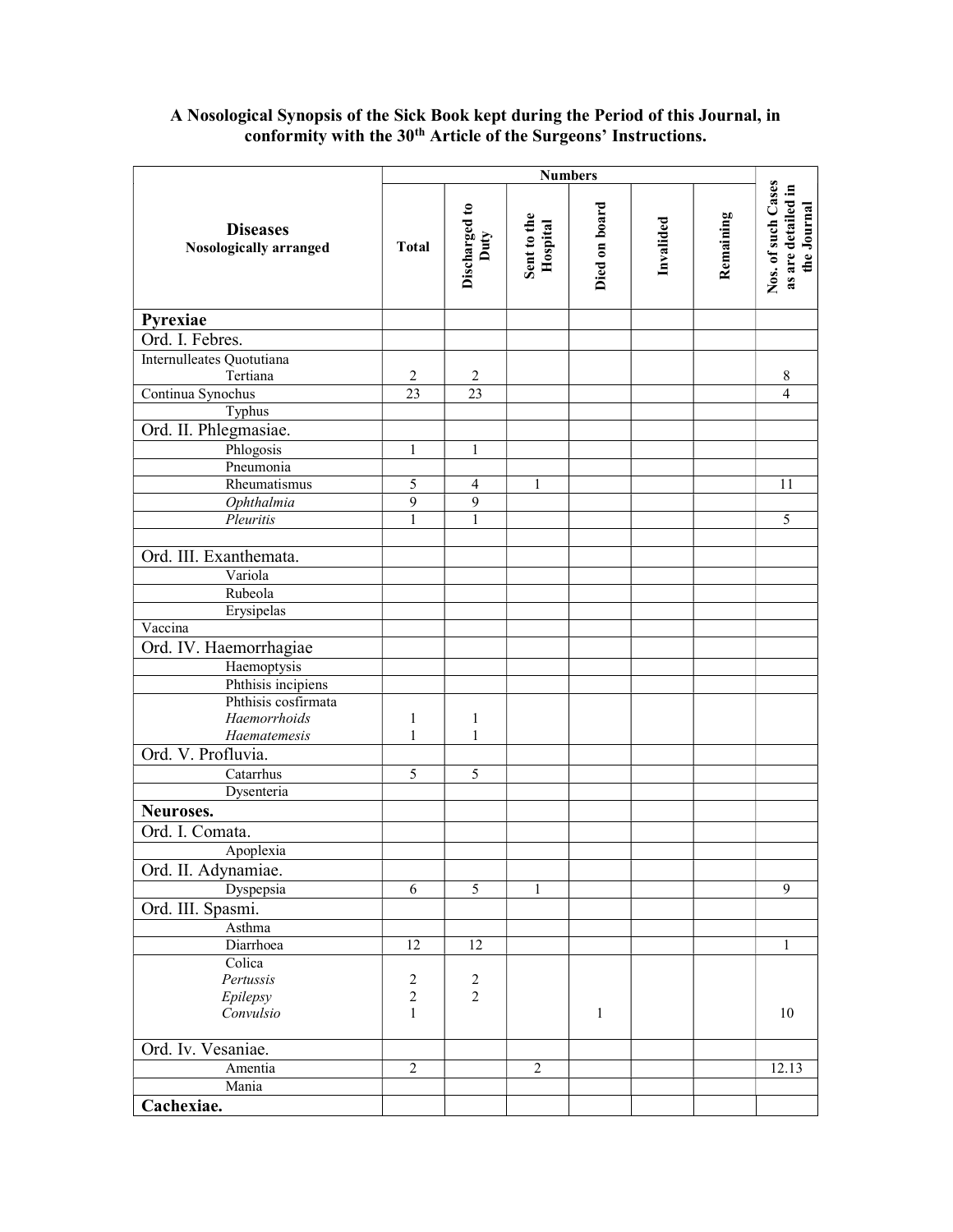| Ord. I. Marcores.                                                                                          |                |                |   |                     |  |    |
|------------------------------------------------------------------------------------------------------------|----------------|----------------|---|---------------------|--|----|
| Tabes                                                                                                      | 1              |                |   | 1                   |  | 7  |
| Ord. II. Intumescentiae.                                                                                   |                |                |   |                     |  |    |
| Anasarca                                                                                                   |                |                |   |                     |  |    |
| Ascites                                                                                                    |                |                |   |                     |  |    |
| Hydrothorax                                                                                                |                |                |   |                     |  |    |
| Ord. III. Impetigines.                                                                                     |                |                |   |                     |  |    |
| Syphilis                                                                                                   |                |                |   |                     |  |    |
| Scrophula                                                                                                  |                |                |   |                     |  |    |
| Icterus                                                                                                    |                |                |   |                     |  |    |
| Scorbutus                                                                                                  |                |                |   |                     |  |    |
| Psora                                                                                                      | $\mathfrak{Z}$ | 3              |   |                     |  |    |
| Locales.                                                                                                   |                |                |   |                     |  |    |
| Ord. I. Dysaethesiae.                                                                                      |                |                |   |                     |  |    |
| Amaurosis                                                                                                  | $\overline{2}$ | $\overline{2}$ |   |                     |  | 6  |
| Ord. II. Dysorexiae.                                                                                       |                |                |   |                     |  |    |
| Ord. III. Dyscinesiae.                                                                                     |                |                |   |                     |  |    |
| Ord. IV. Apocenoses.                                                                                       |                |                |   |                     |  |    |
| Gonorrhoea                                                                                                 | 1              | $\mathbf{1}$   |   |                     |  |    |
| Ord. V. Epischeses                                                                                         |                |                |   |                     |  |    |
| Ischuria                                                                                                   |                |                |   |                     |  |    |
| Obstipatio                                                                                                 | 3              | 3              |   |                     |  | 3  |
| Dysuria                                                                                                    |                |                |   |                     |  |    |
| Ord. VI. Tumores.                                                                                          |                |                |   |                     |  |    |
| Aneurisma                                                                                                  |                |                |   |                     |  |    |
| Contusio                                                                                                   | 4              | 4              |   |                     |  | 2  |
| Ord. VII. Ectopiae.                                                                                        |                |                |   |                     |  |    |
| Hernia                                                                                                     |                |                |   |                     |  |    |
| Prolapsus                                                                                                  |                |                |   |                     |  |    |
| Luxatio                                                                                                    |                |                |   |                     |  |    |
| Ord. VIII. Dialyses.                                                                                       |                |                |   |                     |  |    |
| Vulnus                                                                                                     | $\mathfrak{Z}$ | $\mathfrak{Z}$ |   |                     |  |    |
| Ulcus                                                                                                      | $\overline{2}$ | $\overline{2}$ |   |                     |  |    |
| Herpes                                                                                                     | 1              | 1              |   |                     |  |    |
| <b>GENERAL TOTAL</b>                                                                                       | 93             | 87             | 4 | $\overline{\bf{4}}$ |  | 13 |
| NOTE.—Medical Officers are desired particularly to Notice that the Numbers in each Disease and the general |                |                |   |                     |  |    |
| Total must not only correspond with the Sick Book, but also with the particulars contained in the several  |                |                |   |                     |  |    |
| Nosological Returns for the period.                                                                        |                |                |   |                     |  |    |